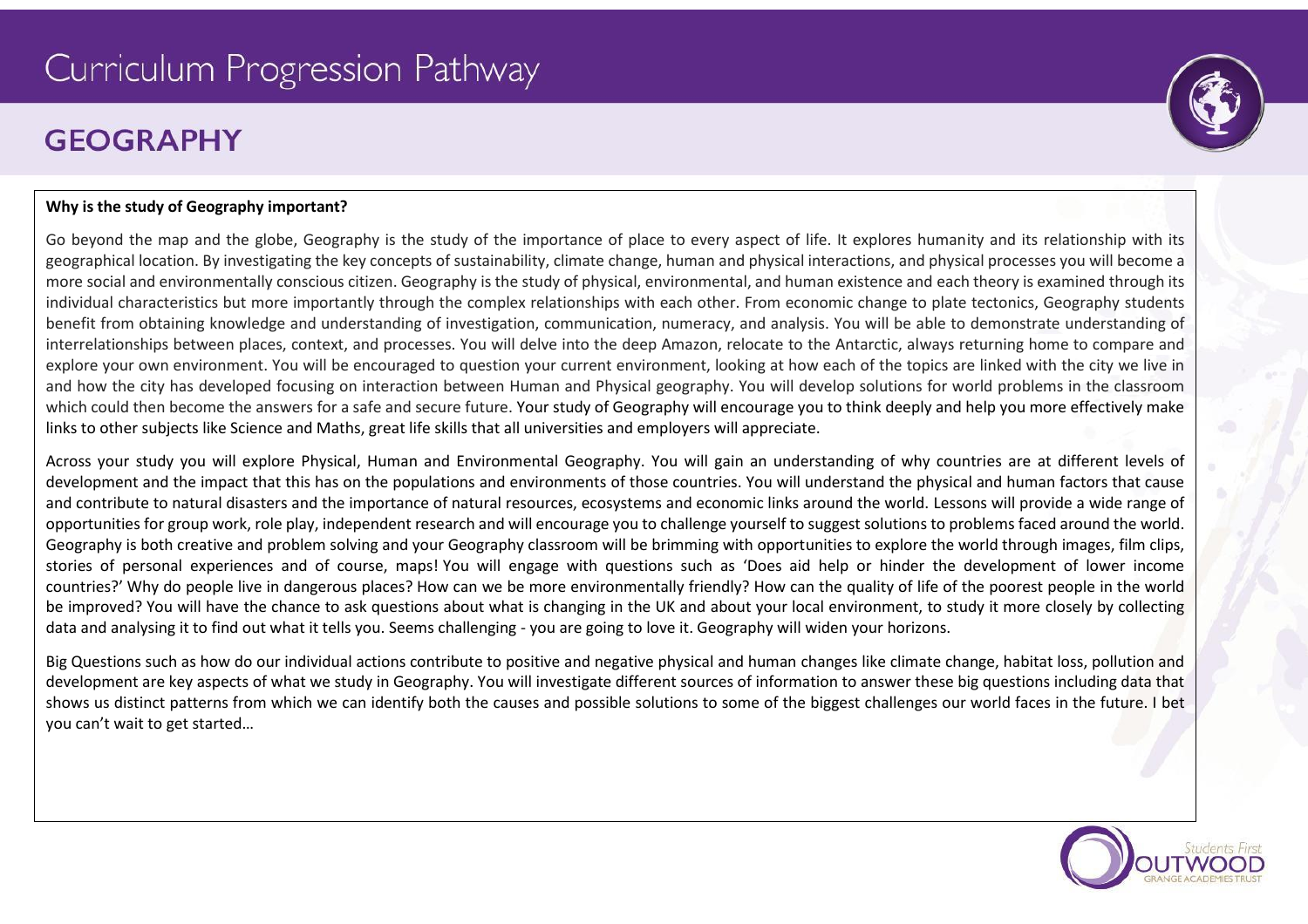# **What skills will the study of Geography teach you?**

You are a citizen in this world and you need to know how to analyse a variety of sources of information, to be able to use data to identify key patterns. It will teach you to…

- interpret maps, diagrams, photographs and satellite images
- see patterns in our everyday lives and in the environments around us
- use Geographical Information Systems to explain geographic information
- collect primary data through fieldwork and about what secondary data is relevant and reliable
- present data using a wide variety of maps, graphs and diagrams
- understand how modelling can help us predict changes
- develop detailed written arguments that incorporate evidence
- solve problems
- use a variety of maths skills to help interpret geographical information and explain events and patterns
- recognise the strengths and weaknesses of data
- evaluate the usefulness of information
- assess the effectiveness of different data collection methods and data presentation techniques
- write strong arguments and use evidence to convince others of your viewpoint

# **What will you know and understand from your study of Geography?**

- The basic physical systems that affect everyday life e.g. out weather and climate, plate tectonics, water and nutrient cycles, wind and atmospheric currents.
- You will learn the location of places and the physical and cultural characteristics of different places
- You will improve your understanding of why our world is so interconnected and how technology is changing the geography of the planet.
- We will understand the geography of the past and how geography has played important roles in the way people develop their ideas to understand places and environments.
- You will develop a detailed knowledge and understanding of a wide range and scale of places including your local area, your country and the world so that you can understand the where places are, why events happen and what impact the location of these events might have
- You will be able to explain how the processes of human (e.g. urbanisation) and physical systems (e.g. weather and climate) have organised and sometimes changed the surface of the Earth.
- You will understand and recognise the spatial organisation of population globally and in the UK.
- You will use your understanding of spatial distributions at all scales local and worldwide in order to understand the complex connectivity of people and places.
- You will learn to evaluate sensible evidence driven judgements about how people and the environment interact.
- You will be able to apply your knowledge in order to suggest wise management decisions about how the planet's resources should be used.
- You will gain a better understanding of global interdependence and to become a better global citizen.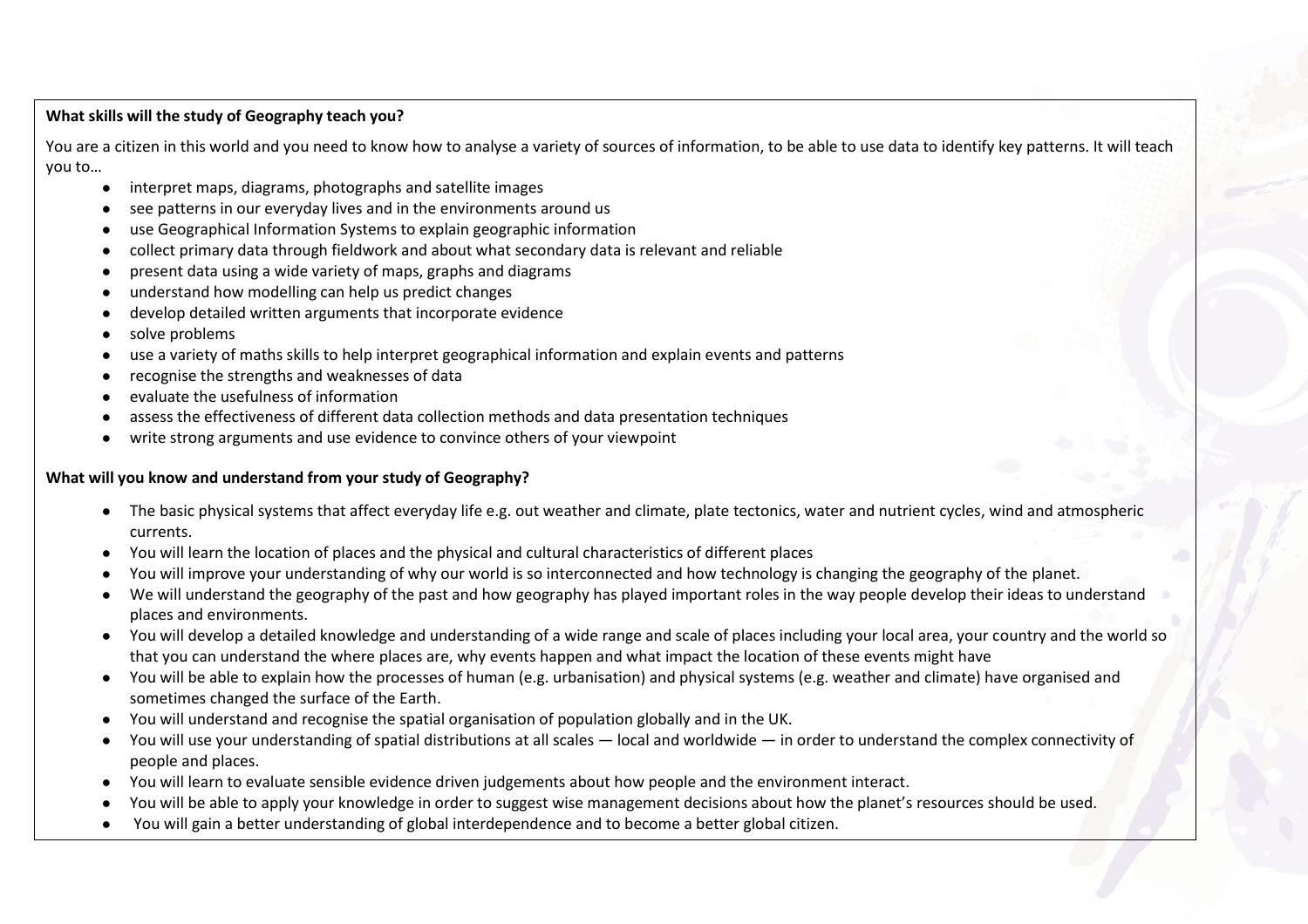# **How does your study of Geography support your study in other subjects?**

Study of any subject in our curriculum takes full advantage of links with other subject areas - we term these as interdisciplinary links and we make the most of them because we know that deep learning requires the transference of knowledge and understanding from one topic of learning to another. Once you can transfer your learning across topics and subject areas then you are really mastering what you know.

Geography touches on so many other subjects such as Science, where there are lots of overlaps with topics like ecosystems, tectonics and climate change. Our links with Maths include the use of graphical and statistical knowledge to analyse and interpret data so we can see patterns that we can explain. Geography shares the use and interpretation of texts and the development of written skills with English, and with History, the use of sources and the interrogation of them to consider whether they are reliable and how best to use them to back up our arguments. Geography is the perfect subject to link together the 'arts' with the sciences. You will learn methods of thinking and research that are widely applicable to other subject areas which will help to develop your thinking in all subjects.

Across the teaching of subjects, teachers will make reference to your learning in other areas such as Geography and this will help you to develop your understanding.

# **How can you deepen your understanding of Geography?**

The Geography department offers lots of opportunities for you to really engage with this subject. Across Year 7, 8 and 9; students engage in local fieldwork activities, we follow the amazing geographical events that occur in the news so that if there is an eruption, an earthquake or hurricane, you get the chance to watch it and learn about it. We link to global geographical days like Earth Day. Enrichment is offered to students studying GCSE geography.

In Years 10 and 11 we encourage students to join the fieldwork opportunities that are on offer and students have the opportunity to visit the UK coastal location of Hornsea to observe coastal landforms and processes in action. You will also have the opportunity to take part in a local study in Sheffield to research the enquiry 'do housing inequalities exist?', allowing you to work like a geography scholar.

Our revision website (geography.outwood.com) provides a rich resource of geography information for you to use to support your studies including revision guides, links to case studies, key word glossaries and much more.

#### **How are you assessed in Geography?**

Throughout the Geography course you are assessed using the following assessment objectives which ensure that you can cumulatively build your subject understanding in preparation for future GCSE and A Level study. There are half-termly parental reports that we term Praising Stars©. For younger years we base our assessment on our subject mapping of the age related expectations across the curriculum, assessing students' performance at their current stage of study against expectation. At GCSE we make informed predictions informed by our holistic assessment of their progress against the key assessment objectives and their aspirational GCSE targets. These are also the basis for any appropriate support and intervention.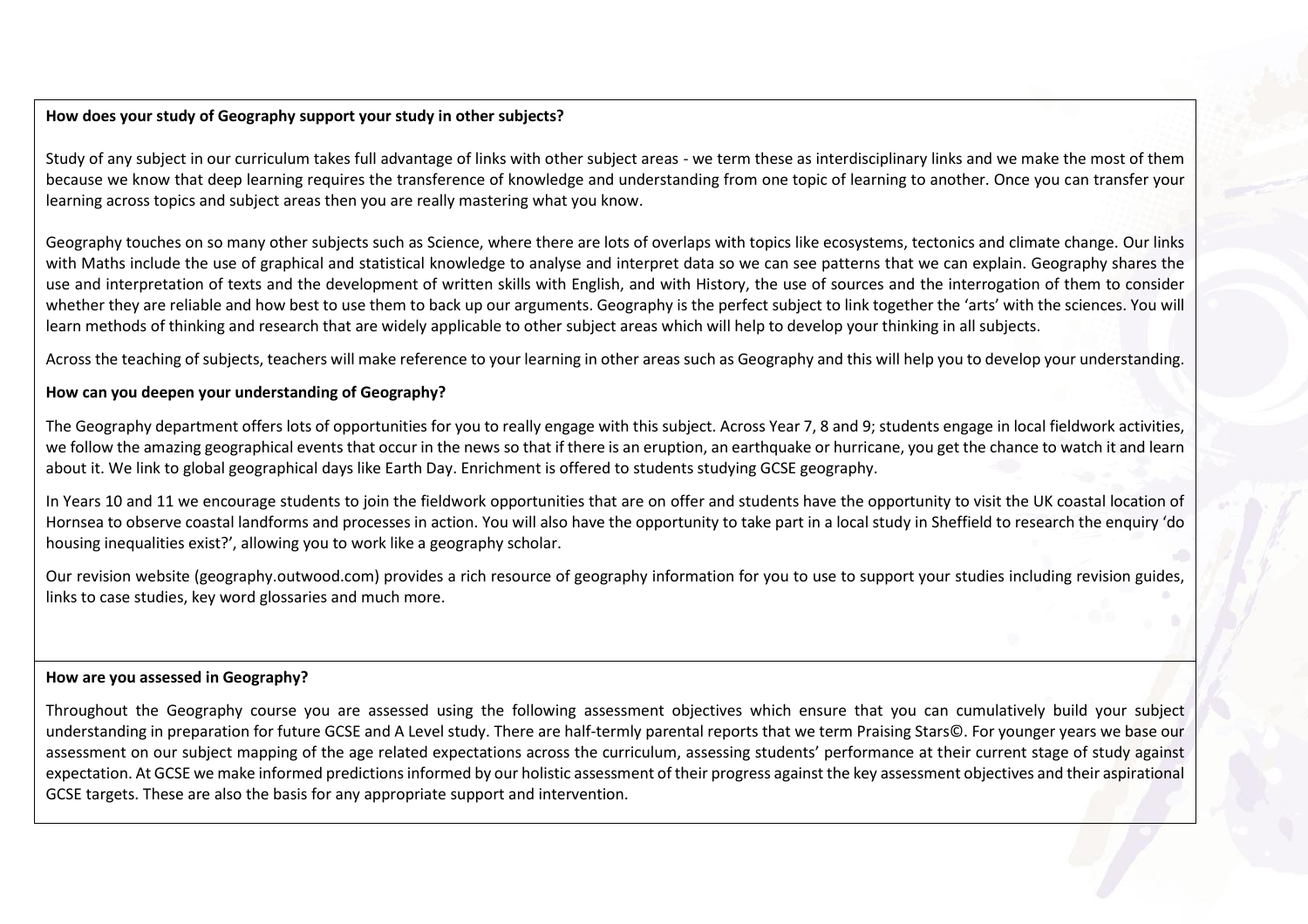## **Key Assessment Objectives**

#### AO1:

Demonstrating knowledge of locations, places, processes and environments at different scales. Question types could include describe, give, define, outline or name.

# AO2

Demonstrates geographical understanding of concepts and interrelationships in relation to places, environments and processes. Question types could include explain why, outline the reasons for, and justify.

# AO3

Apply knowledge and understanding in a new context

Question types could include interpret, analyse, evaluate and make a judgement or decision.

# AO4

Select, adapt and use a variety of skills and techniques to investigate questions and issues and communicate findings.

Question types could include

How many, describe, calculate, complete this graph to show, using figure 9…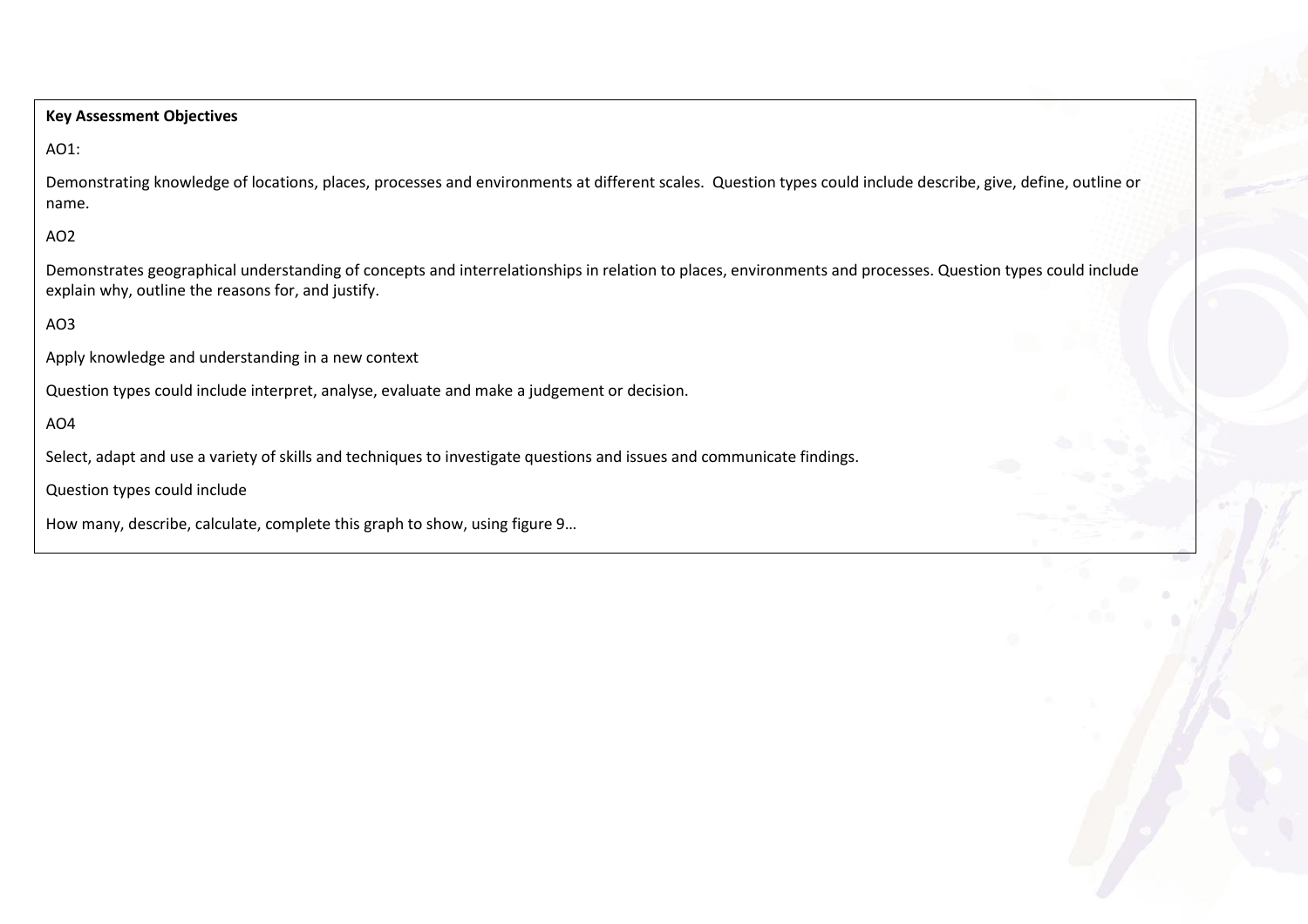# **How can Geography support your future?**

Of course, we offer the study of GCSE and we encourage your continued study in this fantastic subject. Yet we know that choice and personal interest are important aspects of worthy study. Whether you have continued your study of Geography into GCSE or A level or not you will have gained access to this enriching subject and its study will have taught you to think differently and deeply.

The very fact that Geography develops such a wide range of transferable skills such as analysis, interpretation and the use of statistical techniques to explore a wide range of data will help your future application be they for colleges, universities, apprenticeships or employment.

Geography is offered at most prestigious universities either as a single honours or a joint honours subject studied alongside other disciplines e.g. BA Geography and Economics, Geography and Sociology, Geography and Management (University of Leeds), Social Sciences including Geography (Liberal Arts Degree at University of Durham). Students of Geography will usually continue to study physical and human aspects of the subject but you can then opt for units that particularly interest you.

The study of Geography can be a springboard into a huge range of career choices because of the transferable skills you will develop. Students who study Geography are among the most employable people and according to the UKs higher education statistics, Geography graduates are among the least likely to be unemployed after their degree. Of specific note are the analytical and IT based Geographical skills that Geography students develop.

Geographers fulfil a wide range of careers;

- financial services
- planning
- working in the environment, environmental law, environmental engineering
- travel and tourism
- international charities
- retail
- International relations
- GIS
- **Management**
- **Environmental Health Technician**
- **Transport**
- **GIS officer**
- **Environmental Adviser**
- Sales Recruitment Consultant
- **GIS Technician/ Analyst**
- **Data Quality Officer**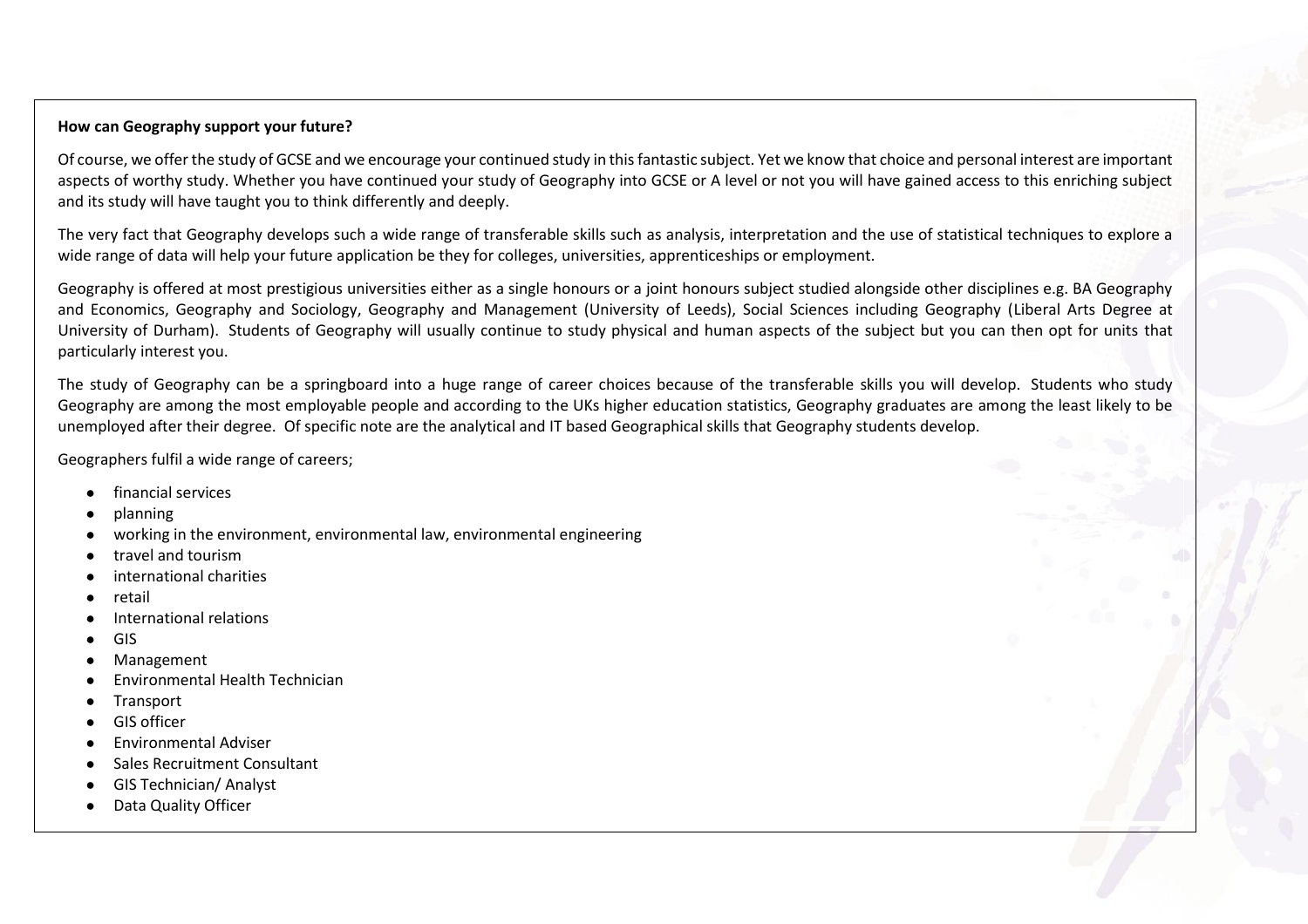| <b>GEOGRAPHY CURRICULUM PROGRESSION PATHWAY AT OUTWOOD ACADEMY CITY</b> |                                                                                                                                                                                                                                                                                                                                                                                                                                                                                                                                                                    |                                                                                                                                                                                                                                                                                                                                                                                                                                                                                                                                                                                                    |                                                                                                                                                                                                                                                                                                                                                                                                                                                                                                                                                                                                                                                                                                                                                                                                                                                      |                                                                                                                                                                                                                                                                                                                                                                                                                                                                                                                                                                                                                                                                           |                                                                                                                                                                                                                                                                                                                                                                                                                                                                                                                                                                                                                                                                                                                 |  |
|-------------------------------------------------------------------------|--------------------------------------------------------------------------------------------------------------------------------------------------------------------------------------------------------------------------------------------------------------------------------------------------------------------------------------------------------------------------------------------------------------------------------------------------------------------------------------------------------------------------------------------------------------------|----------------------------------------------------------------------------------------------------------------------------------------------------------------------------------------------------------------------------------------------------------------------------------------------------------------------------------------------------------------------------------------------------------------------------------------------------------------------------------------------------------------------------------------------------------------------------------------------------|------------------------------------------------------------------------------------------------------------------------------------------------------------------------------------------------------------------------------------------------------------------------------------------------------------------------------------------------------------------------------------------------------------------------------------------------------------------------------------------------------------------------------------------------------------------------------------------------------------------------------------------------------------------------------------------------------------------------------------------------------------------------------------------------------------------------------------------------------|---------------------------------------------------------------------------------------------------------------------------------------------------------------------------------------------------------------------------------------------------------------------------------------------------------------------------------------------------------------------------------------------------------------------------------------------------------------------------------------------------------------------------------------------------------------------------------------------------------------------------------------------------------------------------|-----------------------------------------------------------------------------------------------------------------------------------------------------------------------------------------------------------------------------------------------------------------------------------------------------------------------------------------------------------------------------------------------------------------------------------------------------------------------------------------------------------------------------------------------------------------------------------------------------------------------------------------------------------------------------------------------------------------|--|
|                                                                         | <b>YEAR 7</b>                                                                                                                                                                                                                                                                                                                                                                                                                                                                                                                                                      | <b>YEAR 8</b>                                                                                                                                                                                                                                                                                                                                                                                                                                                                                                                                                                                      | <b>YEAR 9</b>                                                                                                                                                                                                                                                                                                                                                                                                                                                                                                                                                                                                                                                                                                                                                                                                                                        | <b>YEAR 10</b><br><b>AQA GCSE Geography 9-</b>                                                                                                                                                                                                                                                                                                                                                                                                                                                                                                                                                                                                                            | <b>YEAR 11</b><br><b>AQA GCSE Geography 9-1</b>                                                                                                                                                                                                                                                                                                                                                                                                                                                                                                                                                                                                                                                                 |  |
| Autumn 1                                                                | What is our place in the world?<br>Students will focus on their place in the<br>world with a local study, helping them to<br>understand some of Sheffield's key<br>features and exploring its link with the<br>wider world. One of the aims of this unit<br>is to encourage students to see that their<br>lives in Sheffield are interlinked with<br>different places from all around the<br>globe.<br>Students will also develop the map and<br>atlas skills that they should have been<br>introduced to at KS2 and that underpins<br>their lives as geographers. | How risky are natural hazards?<br>A detailed and in-depth exploration<br>of natural hazards.<br>Students begin their unit of study by<br>investigating what a natural hazard is<br>and considering the factors which<br>affect risk associated with these.<br>Students will explore the global<br>distribution of a range of hazards and<br>explore the ways that countries may<br>respond to these.<br>The in-depth hazard focus in this unit<br>is volcanoes so students will be<br>introduced into the physical<br>processes which create volcanoes<br>alongside the different classifications. | Is Russia a 'Prisoner of<br>Geography?'<br>The first unit of Y9 is based on Tim<br>Marshall's book 'Prisoners of<br>Geography' and is an investigation<br>of the impact of Geography on a<br>country's development. It pulls<br>together previous learning to help<br>students decide if Russia is a<br>"prisoner of geography"?<br>Whilst Russia is the focus of the<br>topic, a number of other examples<br>will be married in to give wider<br>geographical context.<br>This topic aims to bring together<br>everything students have learnt in<br>the previous two years.<br>Considerations of Russia's<br>environmental regions and the<br>influence of these on human<br>actions and development and the<br>subsequent position of the<br>country in the world. The key<br>question of, is Russia a prisoner of<br>Geography is then analysed. | Paper 1 - Living with the Physical<br>Environment<br>Section B - The Living World<br>The introductory topic of the<br>AQA Geography GCSE course<br>builds on students' well<br>developed prior knowledge of<br>ecosystems.<br>Students will deepen their<br>knowledge of ecosystems -<br>looking at two specific global<br>biomes - rainforests and hot<br>deserts.<br>Students will be expected to<br>know the characteristics of<br>these two contrasting<br>environments along with how<br>humans have developed uses<br>of these ecosystems. Students<br>will focus on two separate case<br>studies here - The Malaysian<br>rainforest and the Thar Desert,<br>India. | Paper 1 - Living with the Physical<br>Environment<br>Section C - Physical landscapes in the UK<br>Coasts<br>Students will explore coastal<br>environments in detail - exploring how<br>they change and develop. Students will<br>learn about the processes and<br>landforms associated with the coastline<br>- focusing on key ideas of erosion,<br>transportation and deposition.<br>The case study example used here is the<br>Holderness Coast - East Yorkshire -<br>which students will use for their own<br>fieldwork example.<br>Students will be expected to know<br>about landforms in this area, human<br>uses and ways people have tried to<br>protect and diminish the effects of the<br>coast here. |  |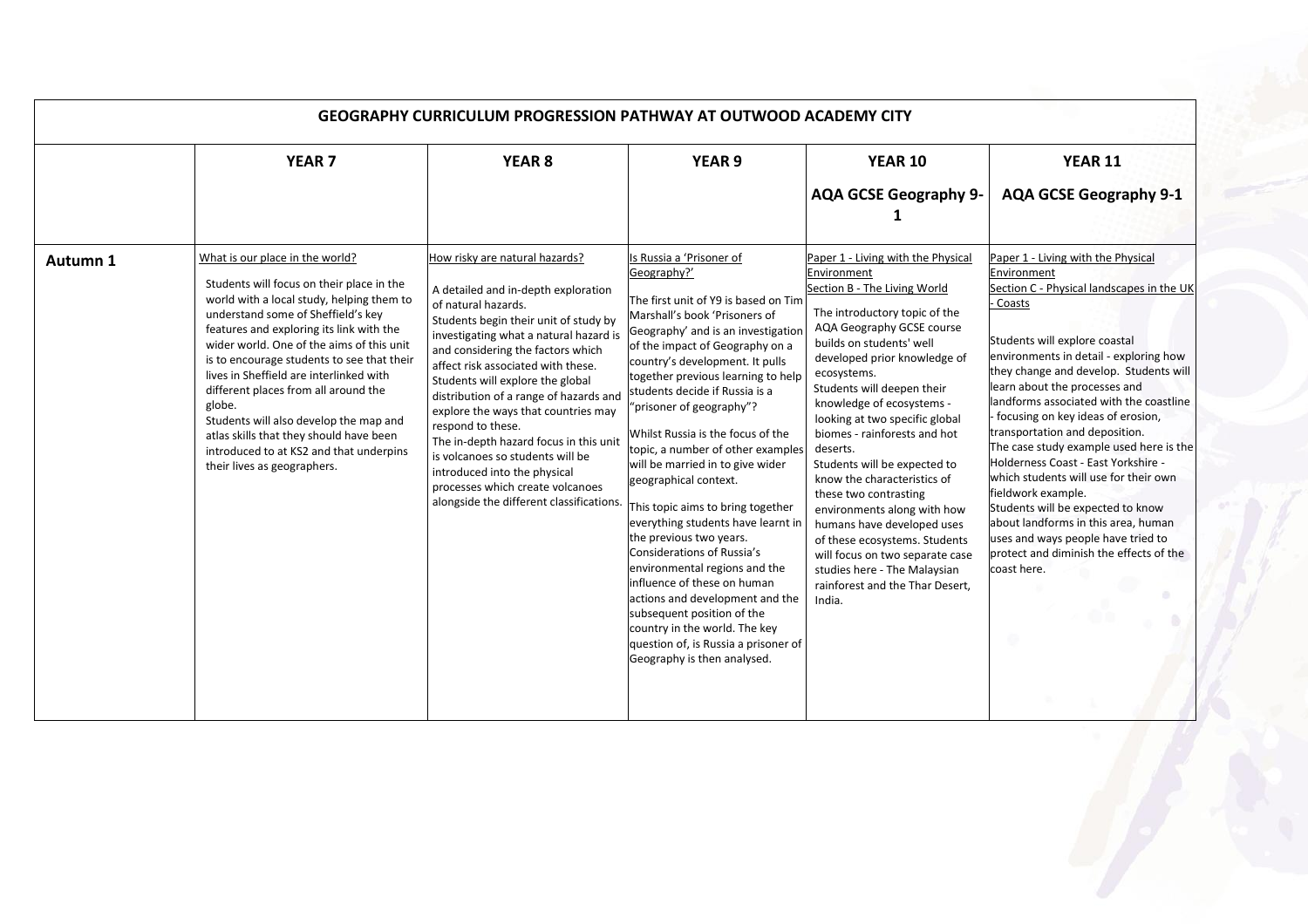| How wild is our world's weather?<br>Why are ecosystems so different?<br>Paper 2 - Challenge in the Human<br>Paper 2 - Challenges in the Human<br>Autumn <sub>2</sub>                                                                                                                                                                                                                                                                                                                                                                                                                                                                                                                                                                                                                                                                                                                                                                                                                                                                                                                                                                                                                                                                                                                                                                                                                                                                                                                                                                                                                                                                                                                                                                                                                                                                                                                                                                                                                                                                                                                                                                                                                                                                                                                                                                                                                                                                                                                                                                                                                                                                                                                                                                                                                                                                                                                                                                                                                                                                                                                                                                                                                                                                                                                                                                                                                                                                                                                                                                                                                                                                                                                                                                                                                                                                                                                                                                                                                                        |  |
|-------------------------------------------------------------------------------------------------------------------------------------------------------------------------------------------------------------------------------------------------------------------------------------------------------------------------------------------------------------------------------------------------------------------------------------------------------------------------------------------------------------------------------------------------------------------------------------------------------------------------------------------------------------------------------------------------------------------------------------------------------------------------------------------------------------------------------------------------------------------------------------------------------------------------------------------------------------------------------------------------------------------------------------------------------------------------------------------------------------------------------------------------------------------------------------------------------------------------------------------------------------------------------------------------------------------------------------------------------------------------------------------------------------------------------------------------------------------------------------------------------------------------------------------------------------------------------------------------------------------------------------------------------------------------------------------------------------------------------------------------------------------------------------------------------------------------------------------------------------------------------------------------------------------------------------------------------------------------------------------------------------------------------------------------------------------------------------------------------------------------------------------------------------------------------------------------------------------------------------------------------------------------------------------------------------------------------------------------------------------------------------------------------------------------------------------------------------------------------------------------------------------------------------------------------------------------------------------------------------------------------------------------------------------------------------------------------------------------------------------------------------------------------------------------------------------------------------------------------------------------------------------------------------------------------------------------------------------------------------------------------------------------------------------------------------------------------------------------------------------------------------------------------------------------------------------------------------------------------------------------------------------------------------------------------------------------------------------------------------------------------------------------------------------------------------------------------------------------------------------------------------------------------------------------------------------------------------------------------------------------------------------------------------------------------------------------------------------------------------------------------------------------------------------------------------------------------------------------------------------------------------------------------------------------------------------------------------------------------------------------------------|--|
| environment<br>Environment<br>Building on students' studies from their<br>Section C - The Challenge of<br>Students will have the chance to<br>Section B - The Changing Economic<br>first topic, this unit will explore the vast<br>Resource Management<br>study what an extreme weather<br>World<br>biomes of the Earth - ranging from the<br>event is. Students will then apply<br>polar environments to the hot and humid<br>This topic offers students an in-depth<br>what they have learnt to study key.<br>The shortest topic of Paper 2 -<br>rainforests of the tropics and deserts.<br>study of the patterns of development<br>extreme weather events e.g<br>Students will explore how these<br>students will explore the<br>that exist in the world today.<br>Hurricane Katrina, wildfires in<br>availability, amount and<br>environments have formed and developed<br>Australia, Drought in the Sahel<br>distribution of three essential<br>and the unique plants and animals that<br>Students will review causes of uneven<br>and linking back to the U.K where<br>How risky are natural hazards?<br>resources - Food, water and<br>exist here. Finally, they will explore the<br>development - expected to critically<br>students will investigate the<br>ways in which these environments provide<br>energy.<br>evaluate theories of development - and<br>extreme weather events of 2018.<br>Students will progress to study two<br>This topic will explore the complex apply this to real life examples.<br>opportunities and challenges to people.<br>named examples of volcanic eruptions, Finally students look at the impact<br>relationships humans have with the Developing on from this, students will<br>of climate change on the world's<br>in contrasting locations. They will<br>natural environment.<br>look at attempts to reduce the<br>study the Eyjafjallajokull eruption of<br>wild weather.<br>Students will study water as an in-<br>'development gap' and consider the<br>2010 in Iceland and the 2018 Volcan<br>depth resource - focusing on two<br>role of HICs in this process. Students will<br>De Fuego eruption in Guatemala.<br>examples of where water is<br>be expected to consider a range of<br>Exploring two contrasting examples<br>collected and used.<br>examples of where attempts have been<br>will allow students to link back to their<br>The need to cover a large scale<br>made to reduce gaps in development -<br>work on development from Y7.<br>water project will see students<br>e.g. Jamaica and consider the<br>The topic will conclude with a focus on<br>investigate the Lesotho Highlands<br>effectiveness of these.<br>management of hazards and an<br>Water Project - in Southern Africa<br>evaluation of the role humans play in<br>Students will undertake an in-depth<br>and a local water scheme will look<br>increasing hazard risk and a look at<br>at the Wakel River Basin in the Thar study of a developing country. We have<br>why people still live near volcanoes.<br>opted for Nigeria due to its rapid<br>desert India.<br>emergence as a globally significant<br>Case study choices have been<br>country. Students will investigate the<br>made to reflect a rich and varied<br>history of the country, the way it has<br>Geography and to build on<br>overcome development challenges and<br>concepts and examples students<br>will be familiar with.<br>the way it continues to grow in the<br>modern day. Students will be expected<br>to understand how Nigeria has changed<br>and the challenges that face it today.<br>Students will go on to conduct an in-<br>depth study of the UK and the changing<br>economic landscape in the country. This<br>will be supported by specific local<br>examples and consider how the UK's<br>place in the world is changing. Students<br>will critically evaluate changes to the<br>UK's economic landscape and explore<br>how these may contribute to regional<br>differences. |  |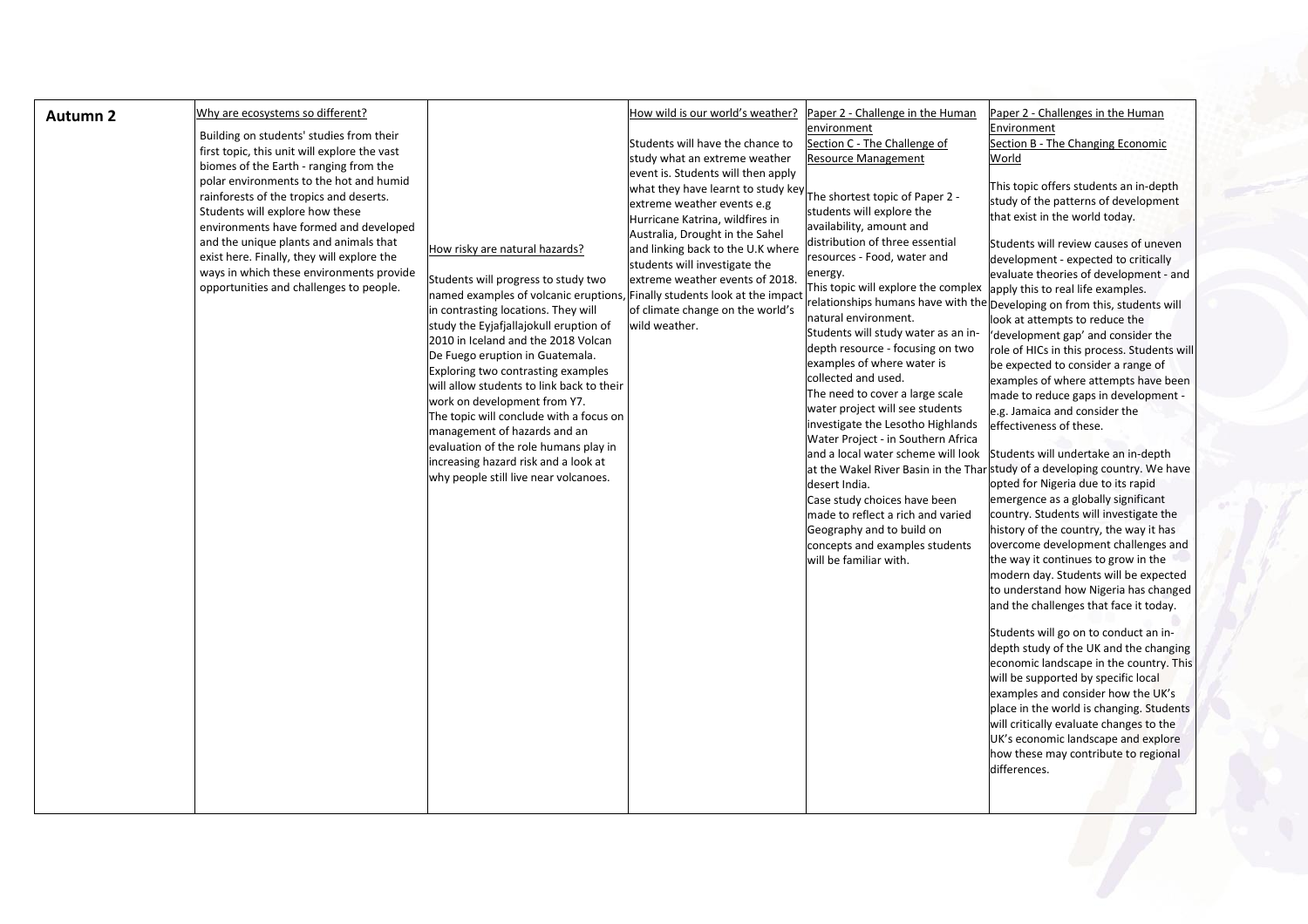|          |                             |                                                                                                                                                                                                                                                                                                                                                                                                                                                                                                      |                                                                                                                                                                                                                                                                                                                                                                                                                                                              |                                                                                                                                                                                                                                                                                                                              | Paper 3 - Geographical Applications<br>Section B - Fieldwork - Unseen<br>Similar to the fieldwork experiences<br>students will have had in years 9 and 10,<br>students will prepare for a series of<br>theoretical fieldwork questions.<br>Students will be exposed to a range of<br>hypothetical fieldwork scenarios and<br>asked to apply their geographical<br>knowledge and understanding to these<br>geographical issues. |
|----------|-----------------------------|------------------------------------------------------------------------------------------------------------------------------------------------------------------------------------------------------------------------------------------------------------------------------------------------------------------------------------------------------------------------------------------------------------------------------------------------------------------------------------------------------|--------------------------------------------------------------------------------------------------------------------------------------------------------------------------------------------------------------------------------------------------------------------------------------------------------------------------------------------------------------------------------------------------------------------------------------------------------------|------------------------------------------------------------------------------------------------------------------------------------------------------------------------------------------------------------------------------------------------------------------------------------------------------------------------------|--------------------------------------------------------------------------------------------------------------------------------------------------------------------------------------------------------------------------------------------------------------------------------------------------------------------------------------------------------------------------------------------------------------------------------|
|          |                             |                                                                                                                                                                                                                                                                                                                                                                                                                                                                                                      |                                                                                                                                                                                                                                                                                                                                                                                                                                                              |                                                                                                                                                                                                                                                                                                                              |                                                                                                                                                                                                                                                                                                                                                                                                                                |
| Spring 1 | Is there a development gap? | Is Asia the most diverse continent in<br>the world?<br>Similar to the Africa study students<br>conducted in Y7, students will be<br>exploring the continent of Asia. The<br>largest, most populous continent on<br>Earth. This topic will draw on a number and engaging way to allow<br>of geographical threads students have<br>covered previously - including<br>development, ecosystems, climate<br>change and landscapes.<br>Students begin the topic with an<br>exploration of the geographical | Is tourism a blessing or a curse?<br>This tourism unit will be used as a<br>vehicle to explore and pull<br>together many different<br>geographical strands from across<br>the geography curriculum in a rich<br>students a positive way to relate<br>to the subject. They will consider<br>the growth of tourism and the<br>benefits and problems that this<br>can bring socially, economically<br>and environmentally. They will be deepen their conceptual | Paper 1 - Living with the Physical<br>Environment<br>Section A - The Challenge of<br>Natural Hazards - Tectonics<br>Students will begin their study of<br>this unit in Y9 and then continue<br>again in Y10. The topic has been<br>divided between tectonic hazards<br>and weather hazards,<br>Students will consolidate and |                                                                                                                                                                                                                                                                                                                                                                                                                                |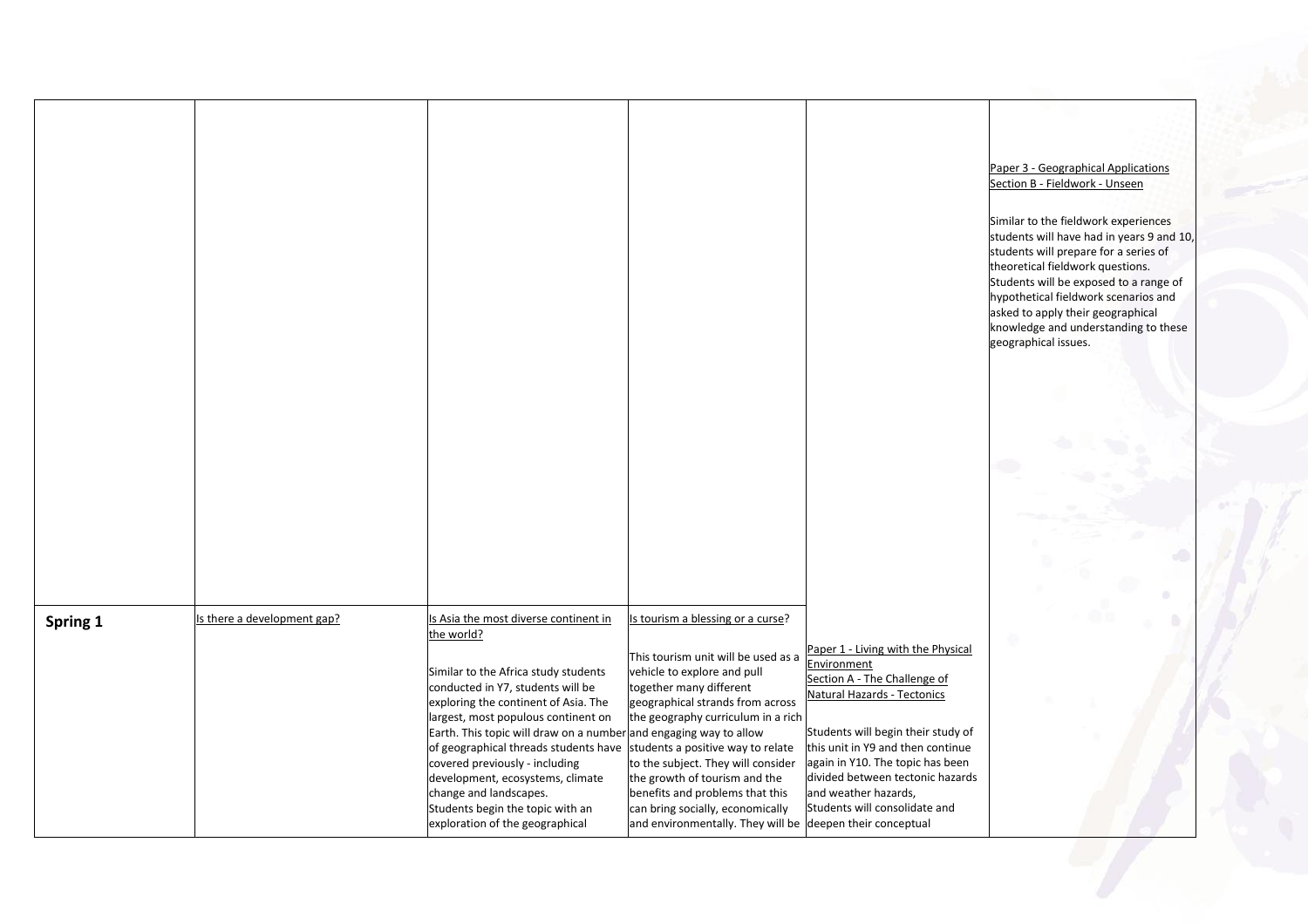|                 | This enquiry question will see students<br>explore the differing level of development<br>across the world thinking about how we<br>can measure development. Students will<br>tangle with big questions such as 'Why do<br>we have rich and poor countries?' and<br>'How can countries develop? Students will<br>have the opportunity to practically explore<br>development, discovering what it is like to<br>trade with few resources and technology.<br>We explore a range of locations around<br>the world and their unique histories.<br>Students will be challenged to evaluate<br>which strategies are the best to help<br>countries develop. | boundaries of Asia and the contrasting evaluative in their approach to<br>ecosystems within the continent. This<br>begins to inform their understanding<br>of population distribution and the<br>dominance of China and India within<br>the continent. | considering the issues looking at<br>real life case studies and will have linstead on earthquakes now.<br>the opportunity to consider more<br>sustainable methods. They will<br>have the opportunity to<br>investigate a location in detail<br>through a decision making<br>exercise before bringing the issues communities at different levels of<br>right up to date through<br>considering the impact of a global Students will directly contrast the<br>pandemic and climate change on<br>tourism | understanding of natural hazards<br>and their formation - focusing<br>Students will learn about two<br>contrasting earthquakes - the<br>Nepal and L'Aquila earthquakes.<br>These two examples represent the<br>impacts of natural hazards in<br>development.<br>effects and responses to these<br>natural hazards and make<br>evaluative judgements about the<br>level of preparedness of each<br>example.<br>Students will conclude the topic by<br>reviewing why people choose to<br>live in areas of high hazard risk and<br>steps taken to reduce risk in these<br>areas.                                                                                                          |                                                                                                                                                                                                                                                                                                                                                                                                                                                                                                                                                                                                                                                                                                                                        |
|-----------------|-----------------------------------------------------------------------------------------------------------------------------------------------------------------------------------------------------------------------------------------------------------------------------------------------------------------------------------------------------------------------------------------------------------------------------------------------------------------------------------------------------------------------------------------------------------------------------------------------------------------------------------------------------|--------------------------------------------------------------------------------------------------------------------------------------------------------------------------------------------------------------------------------------------------------|-------------------------------------------------------------------------------------------------------------------------------------------------------------------------------------------------------------------------------------------------------------------------------------------------------------------------------------------------------------------------------------------------------------------------------------------------------------------------------------------------------|----------------------------------------------------------------------------------------------------------------------------------------------------------------------------------------------------------------------------------------------------------------------------------------------------------------------------------------------------------------------------------------------------------------------------------------------------------------------------------------------------------------------------------------------------------------------------------------------------------------------------------------------------------------------------------------|----------------------------------------------------------------------------------------------------------------------------------------------------------------------------------------------------------------------------------------------------------------------------------------------------------------------------------------------------------------------------------------------------------------------------------------------------------------------------------------------------------------------------------------------------------------------------------------------------------------------------------------------------------------------------------------------------------------------------------------|
| <b>Spring 2</b> | How do landscapes change over time?<br>The first chance students get to study classic<br>physical geography! Students will look at the<br>ways in which water and ice have shaped and<br>changed our landscapes. Looking at a range<br>of UK, and global, examples students will<br>understand the important role these natural<br>processes play in creating the world we have<br>today.                                                                                                                                                                                                                                                           |                                                                                                                                                                                                                                                        |                                                                                                                                                                                                                                                                                                                                                                                                                                                                                                       | Paper 2 - Challenges in the Human<br>Environment<br>Section A - Urban issues and<br>challenges<br>This topic takes students through a to the assessment structure. The<br>detailed look into the world's<br>rapidly emerging urban areas. With<br>over 50% of the global population<br>living in urban areas, an<br>understanding of these spaces is<br>essential for our geography<br>students.<br>Through the lens of two case study<br>examples - Rio De Janeiro in Brazil<br>and Sheffield in the UK - students<br>will explore the challenges and<br>opportunities that exist within<br>these cities. Students will be<br>expected to develop a<br>comprehensive understanding of | Paper 3 - Geographical Applications<br>Section A - Issue Evaluation<br>This section contributes a critical<br>thinking and problem-solving element<br>assessment will provide students with<br>the opportunity to demonstrate<br>geographical skills and applied<br>knowledge and understanding by<br>looking at a particular issue(s) derived<br>from the specification using secondary<br>sources.<br>The exam board will send a resource<br>booklet to the academy twelve weeks<br>before the date of the exam so that<br>students have the opportunity to work<br>through the resources, enabling them to<br>become familiar with the material.<br>Whilst we do not know what content<br>will be covered ahead of time, it will be |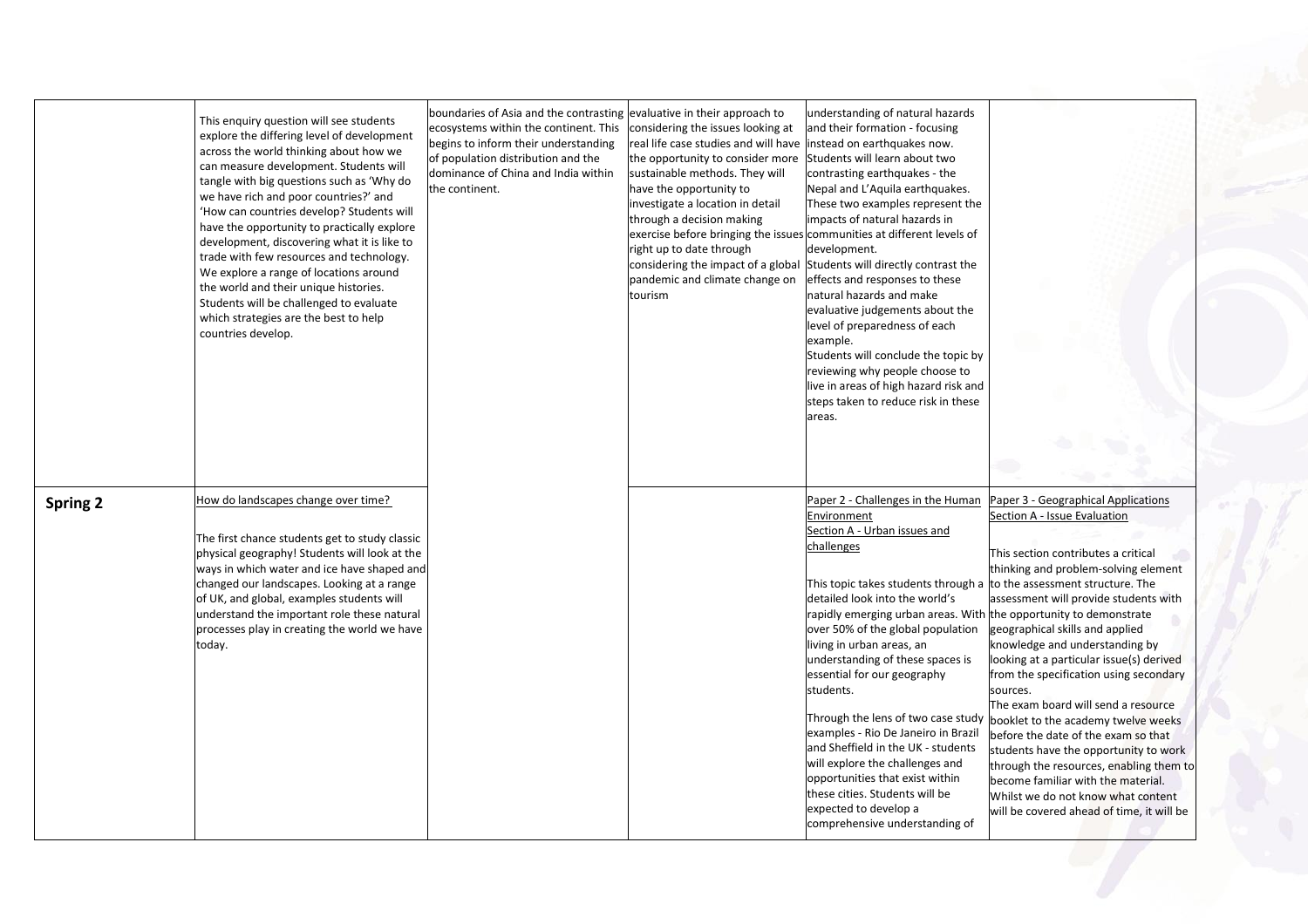|          |                                                                                                                                                                                                                                                                                                                                                                                                                                                                                                                                                                                                                                                                                                                                                                                                                                                                                                                                            | Is Asia the most diverse continent in<br>he world?:<br>Students are introduced to India<br>through a study of Mumbai - one of                                                                                                                                                                                                                                                               |                                                                                                                                                                                                                                                                                                                                                                                                                                                                                                                                                                                                                                                                                                                                                                                                                                                                                                                                                                                                                                                                                                                          | the changes and growth of these<br>two locations.<br>Students will conclude the topic<br>with a consideration of 'cities of                                                                                                                                                                                                                                                                                                                                                                                                                                                                                                                                                                                                                                                                                                                                                                                                                                                                 | linked to one of the themes students<br>have studied previously. |
|----------|--------------------------------------------------------------------------------------------------------------------------------------------------------------------------------------------------------------------------------------------------------------------------------------------------------------------------------------------------------------------------------------------------------------------------------------------------------------------------------------------------------------------------------------------------------------------------------------------------------------------------------------------------------------------------------------------------------------------------------------------------------------------------------------------------------------------------------------------------------------------------------------------------------------------------------------------|---------------------------------------------------------------------------------------------------------------------------------------------------------------------------------------------------------------------------------------------------------------------------------------------------------------------------------------------------------------------------------------------|--------------------------------------------------------------------------------------------------------------------------------------------------------------------------------------------------------------------------------------------------------------------------------------------------------------------------------------------------------------------------------------------------------------------------------------------------------------------------------------------------------------------------------------------------------------------------------------------------------------------------------------------------------------------------------------------------------------------------------------------------------------------------------------------------------------------------------------------------------------------------------------------------------------------------------------------------------------------------------------------------------------------------------------------------------------------------------------------------------------------------|---------------------------------------------------------------------------------------------------------------------------------------------------------------------------------------------------------------------------------------------------------------------------------------------------------------------------------------------------------------------------------------------------------------------------------------------------------------------------------------------------------------------------------------------------------------------------------------------------------------------------------------------------------------------------------------------------------------------------------------------------------------------------------------------------------------------------------------------------------------------------------------------------------------------------------------------------------------------------------------------|------------------------------------------------------------------|
|          |                                                                                                                                                                                                                                                                                                                                                                                                                                                                                                                                                                                                                                                                                                                                                                                                                                                                                                                                            | the world's most rapidly developing<br>cities. The highly diverse nature of<br>Mumbai will be contrasted with urban<br>areas across Asia.<br>The topic concludes with a study of<br>two separate Asian regions - the<br>Middle East and China. The contrasting<br>economic development of these<br>regions is important to global futures<br>in the 21st century.                           |                                                                                                                                                                                                                                                                                                                                                                                                                                                                                                                                                                                                                                                                                                                                                                                                                                                                                                                                                                                                                                                                                                                          | the future' and a focus on how<br>these areas can be made more<br>sustainable. They will also study an<br>example of a regeneration project<br>in a UK city - considering whether<br>this is a sustainable project.                                                                                                                                                                                                                                                                                                                                                                                                                                                                                                                                                                                                                                                                                                                                                                         |                                                                  |
| Summer 1 | How diverse in Africa?<br>A huge misconception - Africa is a country?!<br>This topic aims to unpick some of these ideas human development.<br>and show students the incredible diversity<br>behind the world's second largest continent.<br>Investigating the trouble history of the<br>continent through to its position today as a<br>hugely diverse and divided continent. By<br>exploring the different peoples, cities,<br>ecosystems and landscapes across Africa -<br>students will never look at the continent in<br>the same way again. Students will have the<br>opportunity to look specifically at the Sahel<br>egion. In studying this region students will<br>nvestigate the challenges of climate change<br>and increasing population pressure as well as<br>possible solutions. Students will also<br>investigate the Democratic Republic of Congo<br>giving them an opportunity to apply previous<br>work on development. | What is the problem with resources?<br>Food and energy are fundamental to<br>The changing demand and provision of<br>resources in the UK creates<br>opportunities and challenges. Students<br>study resources with a particular<br>emphasis on energy and food.<br>Students will evaluate the costs and<br>benefits of renewable energies in the<br>U.K and the effects of food insecurity. | How important are the oceans?<br>We begin by looking at where<br>oceans are located and then look<br>in detail to see how we use our<br>oceans including tourism, oil/gas<br>extraction, trade and fishing. We<br>then study the Mariana Trench<br>(linking it back to the Hazards<br>topic), the UK's diverse water<br>(human and physical interactions)<br>before studying the need to<br>navigate through the Northwest<br>passage and its current links to<br>climate change. Development is a<br>strong link to students exploring<br>the Suez Canal blockage, China's<br>reclamation of land in the South<br>China sea followed by examining<br>the Geography of crime linked to<br>the Somali pirates. Following this,<br>students then turn their focus<br>back to climate change, deciding if Typhoon Haiyan that struck the<br>the Arctic is a barometer of<br>climate and then looking at how<br>oceans and climate change are<br>linked. Plastic pollution is the next<br>focus, with a detailed look at the<br>Great Pacific Garbage Patch<br>of the Deepwater Horizon<br>explosion and the invasion of the | Paper 1 - Living with the Physical<br>Environment<br>Section A - The Challenge of<br>Natural Hazards - Weather and<br>Climate Change<br>Continuing on from the topic<br>started in Y9, students will review<br>what is meant by natural hazards<br>and the categorisation of these.<br>Students will explore the concept<br>of the Global Atmospheric<br>Circulation model and use this to<br>inform their understanding of<br>global weather patterns and<br>hazards.<br>Students will focus both on tropical<br>storms and extreme weather and<br>the differing levels of risk they<br>present.<br>Case studies in this topic will be<br>Philippines and the 'Beast from the<br>East' snow storm that struck the<br>UK in 2017.<br>The final area of focus in this topic<br>is on climate change - looking at<br>both human and physical causes,<br>followed by the causes and effects effects around the world and steps<br>being taken to both mitigate and<br>adapt to this phenomena. | Preparation and revision for terminal<br>exams                   |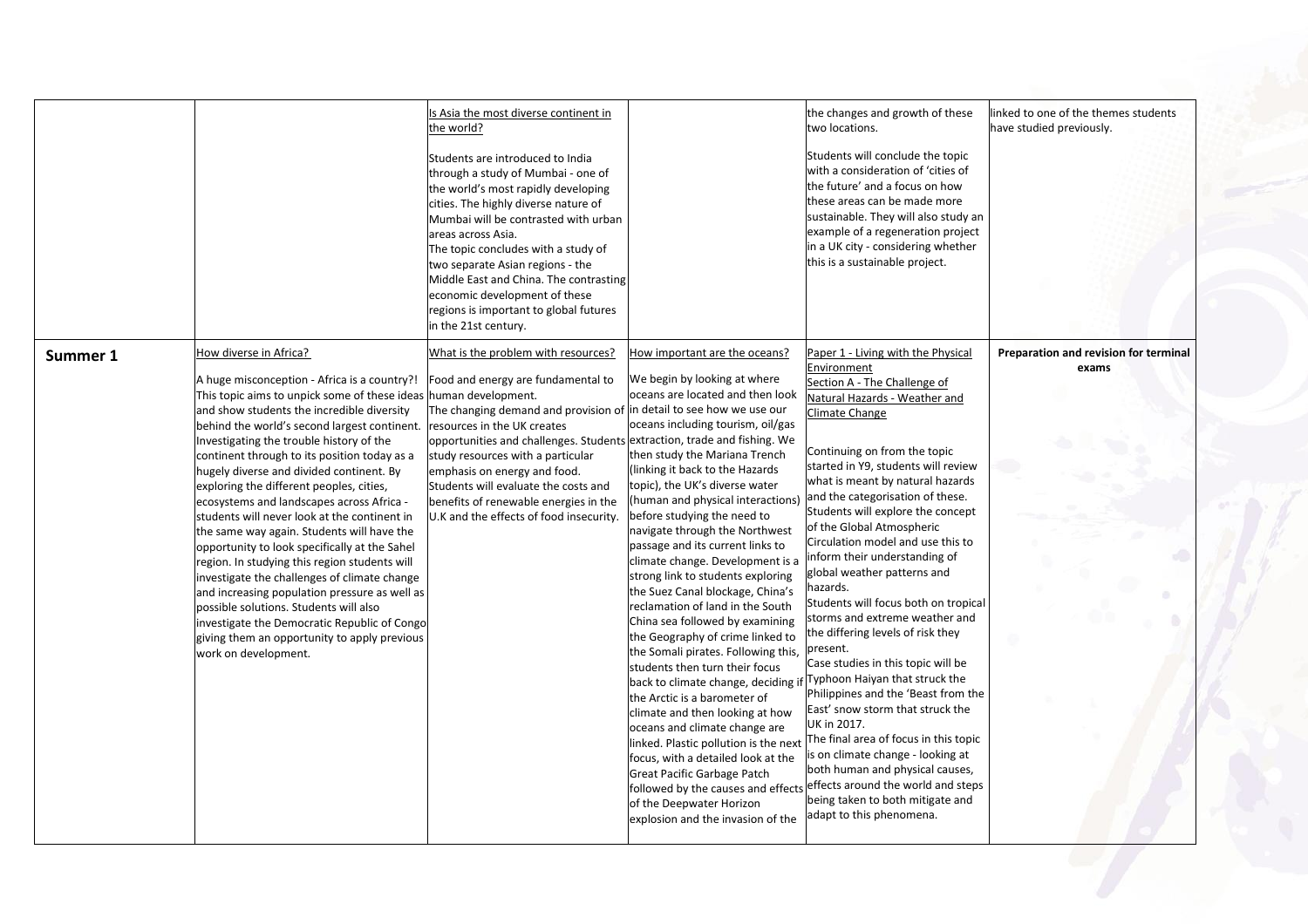|          | How am I linked to climate change?            |                                                                                    | signal crayfish. These lessons<br>focus on social, economic and<br>environmental impacts to the<br>oceans (human and physical<br>interactions). Finally we draw this<br>unit together by looking how<br>ecosystems have changed so<br>much and why the oceans are in<br>fact so important. Throughout this<br>unit, skills are embedded and<br>students cover maps, graphs and<br>statistics. | Paper 1 - Living with the Physical                                      |   |
|----------|-----------------------------------------------|------------------------------------------------------------------------------------|-----------------------------------------------------------------------------------------------------------------------------------------------------------------------------------------------------------------------------------------------------------------------------------------------------------------------------------------------------------------------------------------------|-------------------------------------------------------------------------|---|
| Summer 2 | Students will investigate the causes of       |                                                                                    |                                                                                                                                                                                                                                                                                                                                                                                               | Environment<br>Section C - Physical landscapes in                       |   |
|          | climate change, the effects of climate change |                                                                                    |                                                                                                                                                                                                                                                                                                                                                                                               | the UK - Rivers                                                         |   |
|          | as well as mitigation and adaptation to       |                                                                                    |                                                                                                                                                                                                                                                                                                                                                                                               | This next part of paper 1 presents                                      |   |
|          | climate change. This will enable them to      |                                                                                    |                                                                                                                                                                                                                                                                                                                                                                                               | students an in depth study of the                                       |   |
|          | evaluate how they are linked to climate       |                                                                                    |                                                                                                                                                                                                                                                                                                                                                                                               | physical processes changing our                                         |   |
|          | change.                                       |                                                                                    |                                                                                                                                                                                                                                                                                                                                                                                               | landscapes.                                                             |   |
|          | Field work - Where in the school should we    |                                                                                    |                                                                                                                                                                                                                                                                                                                                                                                               | Students will explore rivers in detail                                  |   |
|          | put a new school bench?                       |                                                                                    |                                                                                                                                                                                                                                                                                                                                                                                               | - exploring how they change and                                         |   |
|          |                                               |                                                                                    |                                                                                                                                                                                                                                                                                                                                                                                               | develop through each of their                                           |   |
|          | Students will be taught the enquiry skills to |                                                                                    |                                                                                                                                                                                                                                                                                                                                                                                               | three courses (upper, middle and                                        |   |
|          | take part in a study that will allow them to  |                                                                                    |                                                                                                                                                                                                                                                                                                                                                                                               | lower). Students will learn about a                                     |   |
|          | evaluate where the best location will be to   |                                                                                    |                                                                                                                                                                                                                                                                                                                                                                                               | range of landforms found at each                                        |   |
|          | site a new school bench.                      |                                                                                    |                                                                                                                                                                                                                                                                                                                                                                                               | course of a river and develop their<br>understanding of how these       |   |
|          |                                               | Field work - Local area study                                                      |                                                                                                                                                                                                                                                                                                                                                                                               | changes.                                                                |   |
|          |                                               |                                                                                    |                                                                                                                                                                                                                                                                                                                                                                                               |                                                                         | 6 |
|          |                                               | Sheffield virtual fieldwork, students<br>learn learn key fieldwork skills and find |                                                                                                                                                                                                                                                                                                                                                                                               |                                                                         |   |
|          |                                               | out if Inequalities exist in Sheffield                                             |                                                                                                                                                                                                                                                                                                                                                                                               | Students will also study a case                                         |   |
|          |                                               |                                                                                    |                                                                                                                                                                                                                                                                                                                                                                                               | study example of a river - following                                    |   |
|          |                                               |                                                                                    |                                                                                                                                                                                                                                                                                                                                                                                               | the River Tees in the North-East of                                     |   |
|          |                                               |                                                                                    |                                                                                                                                                                                                                                                                                                                                                                                               | the UK. This will tie together all of<br>the knowledge they have learnt |   |
|          |                                               |                                                                                    |                                                                                                                                                                                                                                                                                                                                                                                               | about the processes. In addition,                                       |   |
|          |                                               |                                                                                    |                                                                                                                                                                                                                                                                                                                                                                                               | students will consider the ways                                         |   |
|          |                                               |                                                                                    |                                                                                                                                                                                                                                                                                                                                                                                               | humans have developed use for                                           |   |
|          |                                               |                                                                                    |                                                                                                                                                                                                                                                                                                                                                                                               | rivers and the potential risks                                          |   |
|          |                                               |                                                                                    |                                                                                                                                                                                                                                                                                                                                                                                               | associated with these uses.                                             |   |
|          |                                               |                                                                                    |                                                                                                                                                                                                                                                                                                                                                                                               | A final consideration of flooding -                                     |   |
|          |                                               |                                                                                    |                                                                                                                                                                                                                                                                                                                                                                                               | causes and impacts - will conclude                                      |   |
|          |                                               |                                                                                    |                                                                                                                                                                                                                                                                                                                                                                                               | the topic. Students will be able to                                     |   |
|          |                                               |                                                                                    |                                                                                                                                                                                                                                                                                                                                                                                               | link back to examples learnt in both                                    |   |
|          |                                               |                                                                                    |                                                                                                                                                                                                                                                                                                                                                                                               | Living world and Hazards too.                                           |   |
|          |                                               |                                                                                    |                                                                                                                                                                                                                                                                                                                                                                                               | Paper 3 - Geographical Applications                                     |   |
|          |                                               |                                                                                    |                                                                                                                                                                                                                                                                                                                                                                                               | Section B - Fieldwork - Human                                           |   |